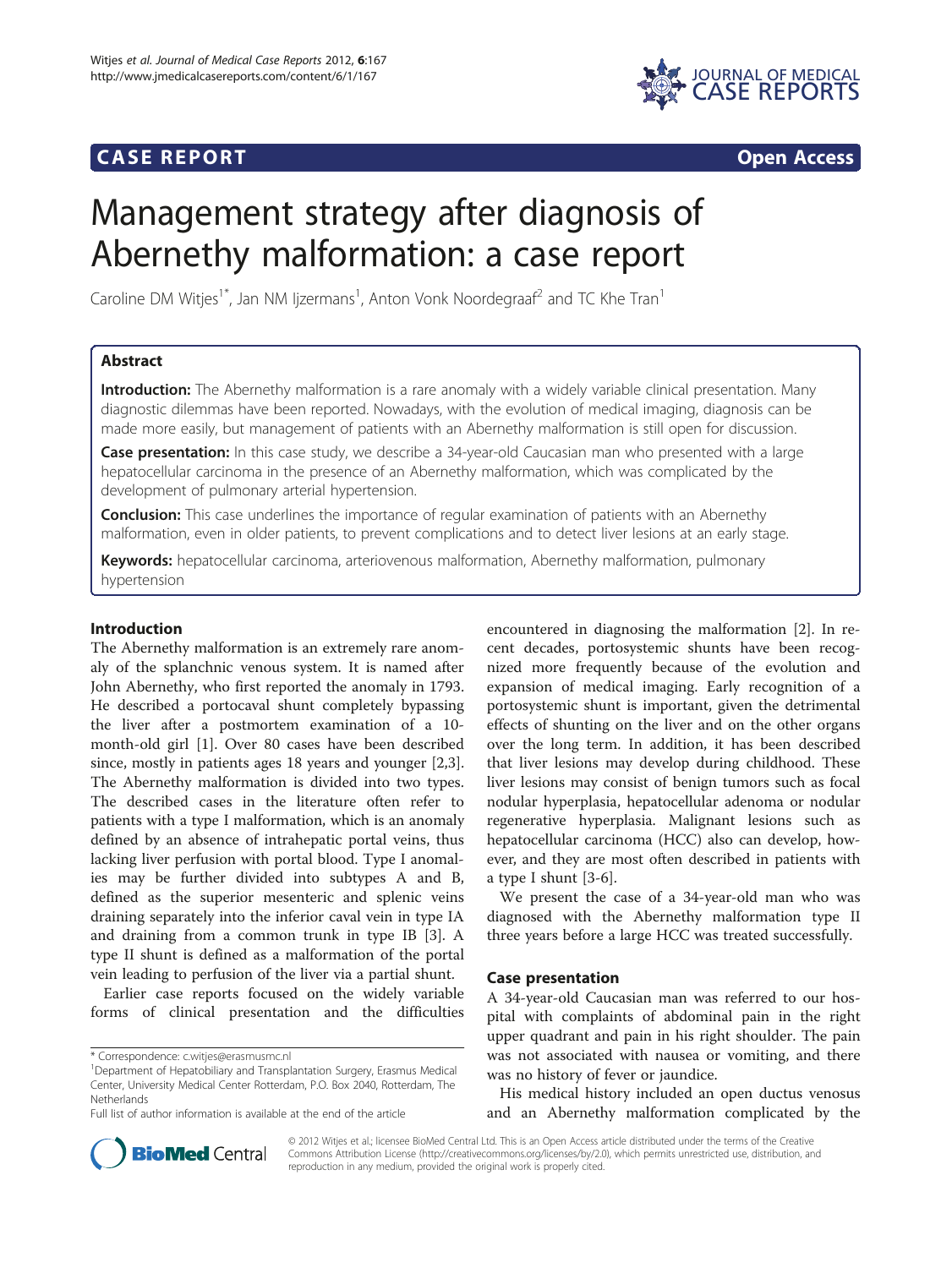

development of pulmonary arterial hypertension (mean pulmonary artery pressure 48mmHg), which had been diagnosed three years before and treated successfully with the endothelin receptor antagonist bosentan. At the time of presentation, he was in New York Heart Association functional class I. Physical examination displayed no signs of icterus, and cardiac examination revealed a hyperkinetic cardiac impulse outside the midclavicular line and a loud second heart sound. He had a soft abdomen without organomegaly. His laboratory test showed a hemoglobin level of 9.2mmol/L, an elevated liver enzyme profile with aspartate aminotransferase 46U/L, alanine aminotransferase 50U/L and bilirubin 32μmol/L. α-Fetoprotein (AFP) concentration was normal (3μg/L) as was hepatic synthetic function.

Computed tomography (CT) displayed the presence of a tumor, and magnetic resonance imaging (MRI) was performed for characterization of the lesion. The lesion was hypointense on T1-weighted images and hyperintense on T2-weighted images in the venous phase, and arterial enhancement and washout were demonstrated, as is typical for a HCC (Figure 1). The presence of a shunt of 2 cm between the left extrahepatic portal vein and the inferior vena cava was confirmed (Figures 2 and [3\)](#page-2-0). Preoperatively, workup included several tests, such as lung capacity (lung function test), cardiac function (electrocardiogram) and hepatic synthetic function (laboratory tests). If the results of these tests were normal, the patient would be eligible for surgery. In the preoperative workup, no biopsy of the tumor neither a biopsy of the normal liver parenchyma was found necessary. Because of his pulmonary hypertension, he was categorized as an American Society of Anesthesiologists (ASA) class 3 patient. There were no other contraindications for surgery, and the patient underwent a successful right hemihepatectomy and surgical discontinuation of the portocaval shunt. Postoperatively, his pulmonary hypertension increased, and he needed oxygen for five days, after which his condition recovered. Furthermore, a small biloma was diagnosed, which was treated by percutaneous drainage.

Histological examination of the resected specimen revealed features of grade II fibrosis [\[7](#page-3-0)]. A tumor with a

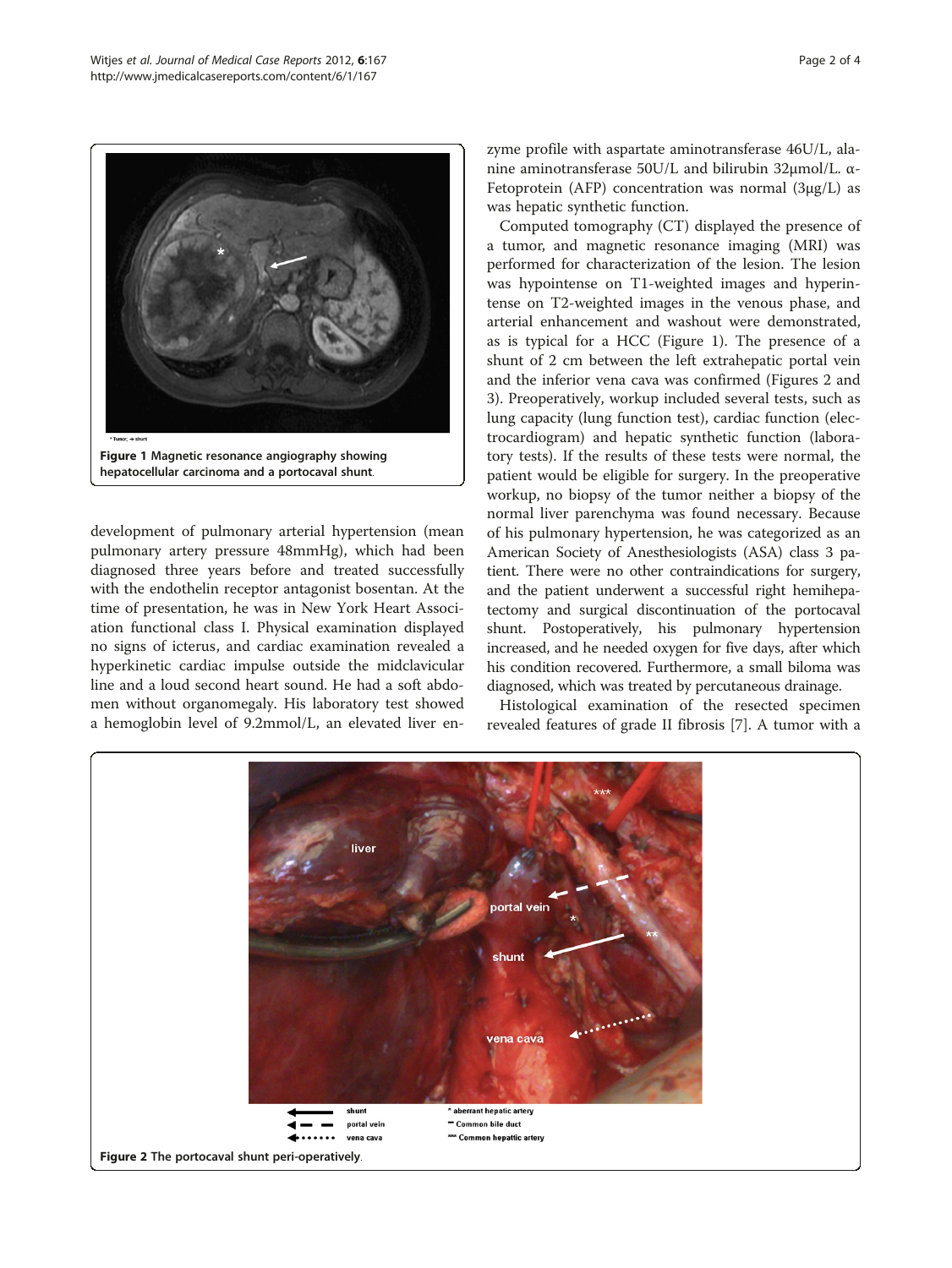<span id="page-2-0"></span>

diameter of 16cm was characterized as HCC with the presence of microvascular invasion. A tumor-free surgical resection of 5mm was recorded.

The follow-up of the patient consisted of a routine serum tumor marker AFP determination and contrastenhanced CT or MRI at six months intervals starting three to six months after surgery. After nearly two years of follow-up, the patient is doing well and is free of HCC recurrence. His cardiac output is normalized, and his pulmonary hypertension is stable.

## **Discussion**

Treatment of congenital malformations of the portal system depends on the type of portocaval fistulas, the presenting symptoms, complications and comorbidity. Treatment may vary from surgical correction of the shunt to even liver transplantation [\[8](#page-3-0)].

Patients with the Abernethy malformation have been described in several case reports, most (80%) of them involving children ages 18 years and younger [[2,3\]](#page-3-0). Management strategies for children with a type I shunt have been developed, with close monitoring of clinical, biochemical and radiological parameters in follow-up being advocated [\[4](#page-3-0)]. When an Abernethy malformation is detected, surgical closure of the shunt should be considered. If the shunt cannot be closed, then the patient should be carefully followed.

To date, no management strategy has been described for adult patients with a type II shunt. We propose regular follow-up of patients with a type II shunt as well. Absence of a decent portal circulation and systemic diversion of portal vein flow may have consequences for hepatic development, function and regenerative capacity, thus predisposing such patients to the development of fibrosis, nodular dysplasia or HCC.

Although it has long been considered that essentially all HCCs arise from cirrhotic changes, recent reports have indicated that they can occur in 40% of the patients without cirrhosis of chronic liver disease such as that in our patient [\[9](#page-3-0)].

Patients infected with hepatitis B or patients with cirrhosis due to hepatitis C virus infection, alcohol abuse or another cause are patients at risk for the development of HCC. These patients are encountered in a surveillance program. The patients at risk are screened at six to 12 months intervals using liver ultrasonography and serum AFP levels [[10\]](#page-3-0). In cases of abnormal findings, more appropriate follow-up and management can lead to early detection of potentially malignant dysplastic lesions. In our patient, the tumor was large at diagnosis.